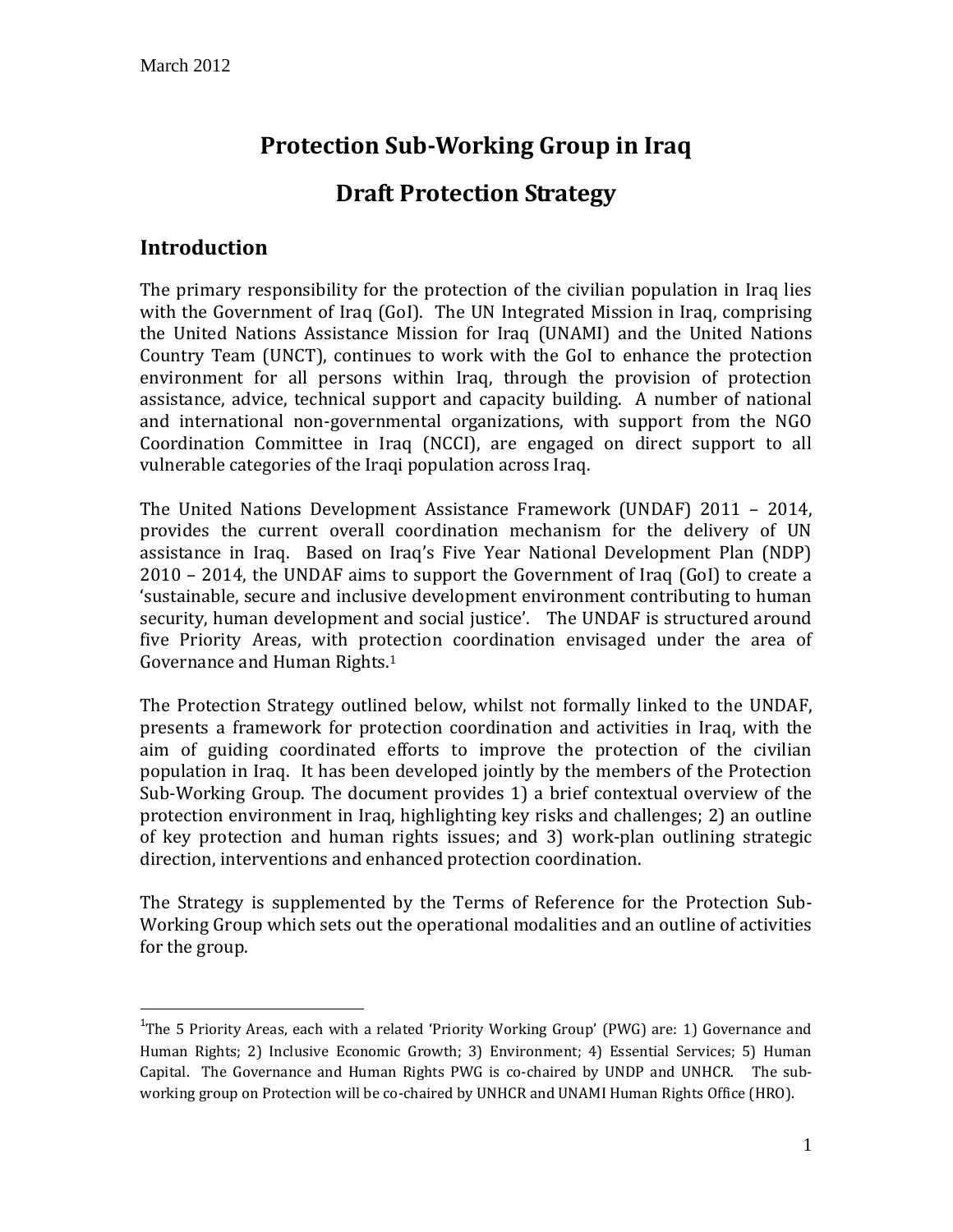## **Definition of Protection**

The present Strategy utilises the Inter-Agency Standing Committee (IASC) definition of protection. Pursuant to this, protection encompasses '*all activities aimed at ensuring full respect for the rights of the individual in accordance with the letter and spirit of the relevant bodies of law (i.e. human rights law, international humanitarian and refugee law')*. <sup>2</sup> This comprehensive definition thus provides a broad scope both in terms of the legal framework for protection and the strategies and methods which can be adopted by the protection working group.

# **Legal framework**

Virtually all sectors of Iraqi society experience protection challenges due to the ongoing insecurity, political instability, weak economy and poor living standards. These issues are exacerbated by gaps in the rule of law both *de jure* and *de facto.*

Iraq is a State party to a number of key international human rights instruments, including the International Covenant on Civil and Political Rights, International Covenant on Economic, Social and Cultural Rights, the International Convention on the Elimination of all Forms of Racial Discrimination, the Convention on the Elimination of all Forms of Discrimination against Women and the Convention on the Rights of the Child. Iraq has also ratified the four Geneva Conventions of  $1949^3$ and has signed the Convention against Torture and Other Cruel, Inhuman or Degrading Treatment or Punishment.<sup>4</sup> However, many of the provisions of the treaties which Iraq ratified or acceded to have not been fully incorporated into national legislation.

The 2005 Constitution of Iraq provides fundamental human rights guarantees including with regard to the rule of law, equality before the law, equal opportunity, privacy and judicial independence. However, national institutions to implement these rights remain weak, and Iraqi citizens face serious challenges in their ability to access and enjoy their rights. These issues are discussed in further detail below.

## **Protection environment**

## **Main protection issues**

## **Threat to life**

 $\overline{a}$ 

Despite significant improvements in security since the height of sectarian violence in the 2006 – 2008 period, the situation across the country remains unstable, particularly in Baghdad as well as Ninewa and Kirkuk. Security incidents continue

<sup>2</sup> This definition was originally agreed during the 1999 Workshop of the International Committee of the Red Cross (ICRC) on Protection.

<sup>3</sup> Iraq has signed, but not ratified the Convention on Cluster Munitions; Iraq has also not ratified the Additional Protocol II to the Geneva Conventions.

<sup>4</sup> The process of ratification has not yet been finalized.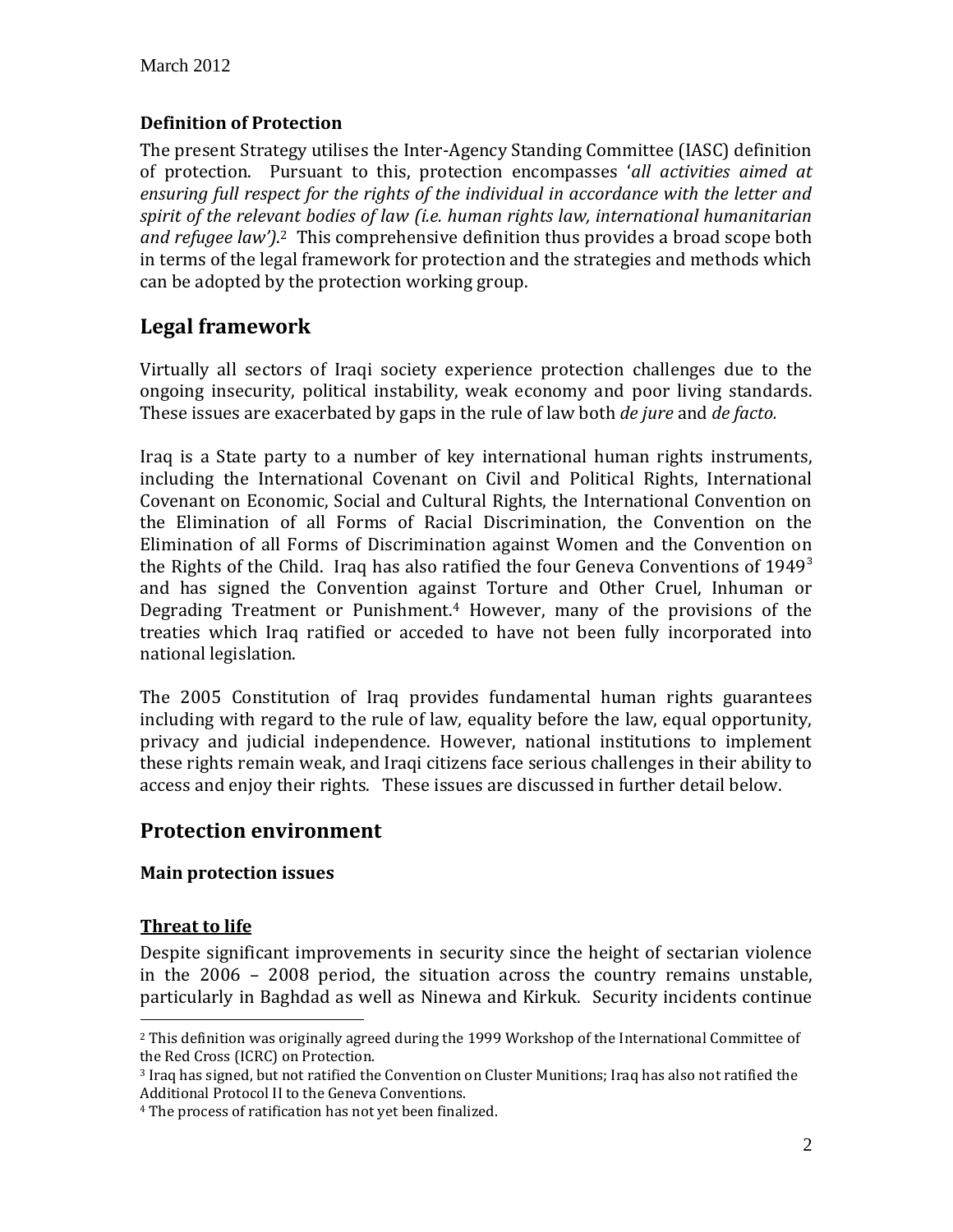$\overline{a}$ 

to be reported, albeit on a smaller scale than in previous years, mostly directed at security personnel and political figures. Civilians remain the highest casualties of the on-going violence. The Brookings Institute reported that 1,578 civilians were killed in 2011, almost half the number of killed civilians reported for 2010: 2,953.

#### **Displacement / Returns**

Relative improvements in the security situation since 2008 have led to significant numbers of IDP and refugee returns with estimates ranging from 1 to 1.5 million.<sup>5</sup>

Despite the returns, however, large numbers of persons remain internally displaced with an estimated 1.3 million Iraqis (224,000 families) unable or unwilling to return at present. Baghdad hosts the largest number of IDPs, with some 572,783 persons / 95,338 families; including 148,483 persons living in 121 settlements. Across the country, an estimated 467,000 persons (IDPs, returnees and other conflict-affected persons) remain in more than 351 settlements, where living conditions and the overall protection environment are extremely poor and access to services limited. For instance, while a vast majority of IDP rely on PDS rations, many have problems transferring PDS cards from the place of habitual residence to the place of displacement. Compounding this problem further, many displaced individuals lack the necessary documentation to claim PDS rations and other social welfare benefits the government provides. Food assistance, distributed to all families in Iraq on a regular basis, is thus often denied to those who would need it most. Most IDPs lack adequate shelter and squat in 'informal settlements' on land owned by private persons or government agencies, awaiting the eviction. The settlements with ad-hoc shelter are overcrowded, they lack proper sanitation, and often enjoy only so much electricity and water as they can illegally extract from the neighbouring community by connecting to their power grid or water systems. Some reports thus indicate that in Baghdad alone 77% of IDPs have insufficient access to electricity, 74% insufficient access to water and 79% of settlements have poor or non-existent sanitation. As many do not have consistent access to free or quality health care, reports of skin diseases or respiratory problems are frequent (e.g., in 2010, in Diyala, 90% reported skin diseases and 77% respiratory problems).

Additional problem faced by IDPs in settlements and in host community is access to education. The low numbers of enrolment of children in primary schools amongst IDPs is found to be a result of several reasons: firstly, many IDPs do to have sufficient funds for school uniforms or materials or find that the nearest educational facility to too far way and thus inaccessible for children without organized public transportation; second, many displaced families struggle to provide for their families, the situation which forces the children to engage in begging or daily labor

<sup>5</sup> Total number of returnees from 2003 to 2010 is estimated at 1,298,216 individuals and from January to November 2011 at 230,790 individuals.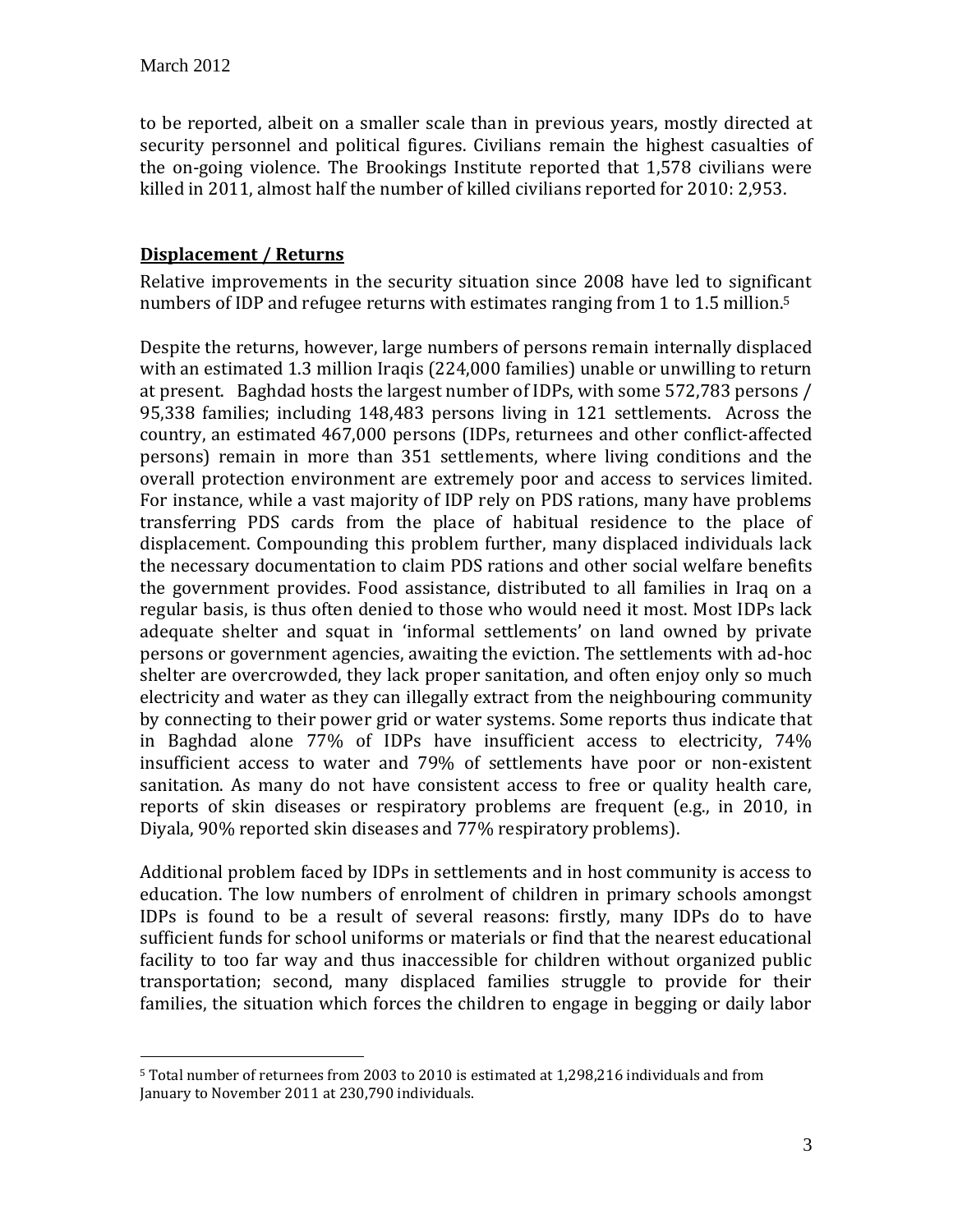to supplement family's income. In Baghdad alone, 89% children under 14 were reported to have been engaged in daily labor in 2010.

In 2011, the Government of Iraq began to allocate land for resettlement in most provinces with a large numbers of displaced people, but the process of land allocation, service provision and integration remains marred with problems. As such, prospects for durable solutions are unclear and steps need to be taken to support the implementation of progressive GoI and governorate level policy toward durable solutions, particularly for the most vulnerable populations of concern.

## **Discrimination and minority rights**

While there have been some improvements in terms of security for Iraq's ethnic and religious groups, their situation continues to be precarious and members of these groups remain subject to discrimination, harassment and targeted attack. Although freedom of religion is guaranteed under the Iraqi Constitution, the supremacy of Islam is fundamental, including as the principal source of law, which can give rise to policies / practices discriminatory to religious minorities. Groups/ individuals perceived as contravening Shari'a law continue to be at risk of attack, with the most high profile attacks during 2010 / early 2011 on the Christian community in Baghdad and Ninewa. Ethnic minorities, particularly groups in the 'disputed territories', including Turkmen, Shabak and Assyrian–Chaldeans remain at risk, with reports of discrimination by authorities and challenges in accessing assistance.

The topic of homosexuality is largely taboo in Iraq. Members of the lesbian, gay, bisexual and transgender (LGBT) community usually keep their sexual orientation secret and live in constant fear of discrimination, rejection by family members, social exclusion, intimidation and violence. While the Iraqi penal code does not expressly prohibit homosexual relations between consenting adults, a variety of less specific, flexible provisions in the penal code leave room for active discrimination and prosecution of LGBT persons and feeds societal intolerance

## **Gender based violence**

Serious abuses against women and girls, including domestic violence, forced /early marriage, honour killings, female genital mutilation, sexual exploitation and trafficking persist. Sexual and gender based violence (SGBV) remains prevalent throughout Iraq, with reports of violence committed by family members, armed forces as well as armed opposition groups. Survivors are often reluctant to report incidents of violence due to fear of reprisals and a lack of effective redress and accurate statistics of SGBV are unavailable. In most areas, responders to SGBV are often untrained and lack the skills to safely and effectively provide assistance (including, but not limited to police and hospital personnel).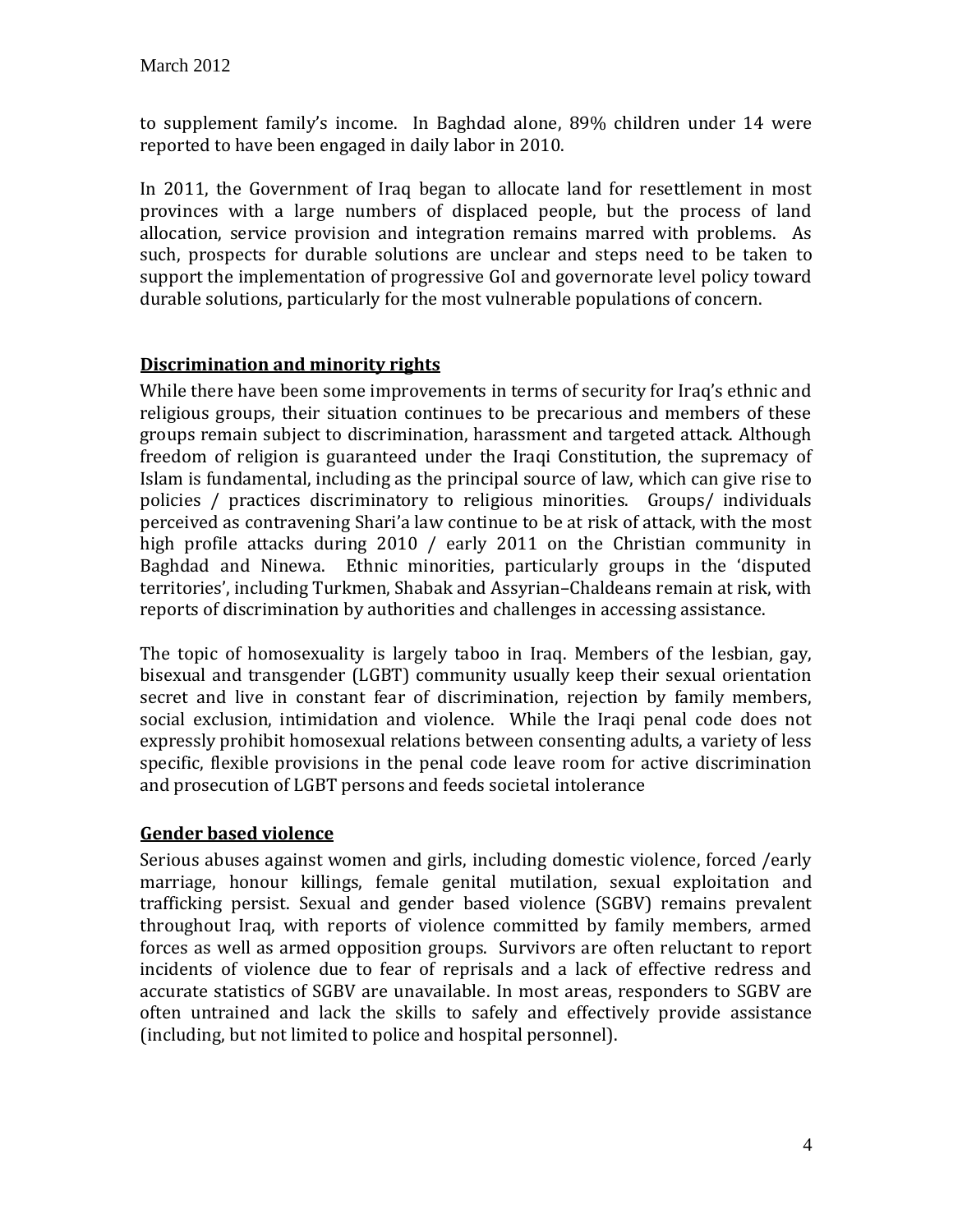Despite some provision for gender equality in national legislation, <sup>6</sup> as well as applicable international law, protection gaps exist both *de jure* and *de facto.* 

In many respects the legal framework remains highly discriminatory towards women. Certain provisions in the Iraqi Penal Code, for example, enshrine a husband's right to discipline his wife,<sup>7</sup> and provide for lighter sentences for males who murder female relatives following perceived violations of social mores.<sup>8</sup> Rape is a private offence, and a perpetrator is excused if he marries his victim.<sup>9</sup> Marital rape is not an offence. Furthermore, many of the most vulnerable survivors of violence, and women generally, generally have low levels of do not have the same knowledge about how to access justice and services available to them.

The capacity and willingness of authorities to prevent violence, protect women and prosecute perpetrators are extremely limited. Few shelters are available, and only in the Region of Kurdistan. A lack of holistic protection mechanisms for long term support, including medical, counselling, and psychosocial mean that shelters are presently not a viable option for women affected by violence. Legal and policy reform are needed to ensure that victims of abuse and violence are not criminalised, but are protected and provided with adequate medical and social care. Mechanisms to provide sustainable support to survivors of violence, in the form of livelihoods, education and vocational training are also widely needed throughout the region.

A number of programmes are currently being undertaken within the Protection Sector to address violence against women and girls - in terms of prevention and response, at both the community level and working with Government authorities, as highlighted further below.

## **Child protection**

Decades of internal strife, sanctions and violent conflict have left their mark on three generations of children in Iraq and have greatly weakened and in some cases destroyed institutions and systems for physical, social and legal protection. In addition, the loss of tens of thousands of caregivers has further eroded children and youths' protective environment, creating conditions that expose significant numbers to extreme levels of deprivation and violence, denying them the enjoyment of their basic human rights.

As observed by UNICEF in 2010<sup>10</sup>, over the last five years, thousands of Iraqis have lost their life. Today, children and young people are still vulnerable to a wide range of rights violations. Children and youths are still being heavily impacted by acts of sectarian or conflict related violence, as well as by explosive remnants of war

 $\overline{a}$ 

 $6$  Article 14 of Constitution – Iraqis are equal before the law without discrimination based on gender.

<sup>7</sup> Iraqi Penal Code, 1969 (Law No. 111 of 1969), Article 41(1).

<sup>8</sup> Ibid, Art. 128.

<sup>9</sup> Ibid, Art. 393; Art. 398.

<sup>10</sup> UNICEF evidence to Universal Periodic Review (UPR) 2010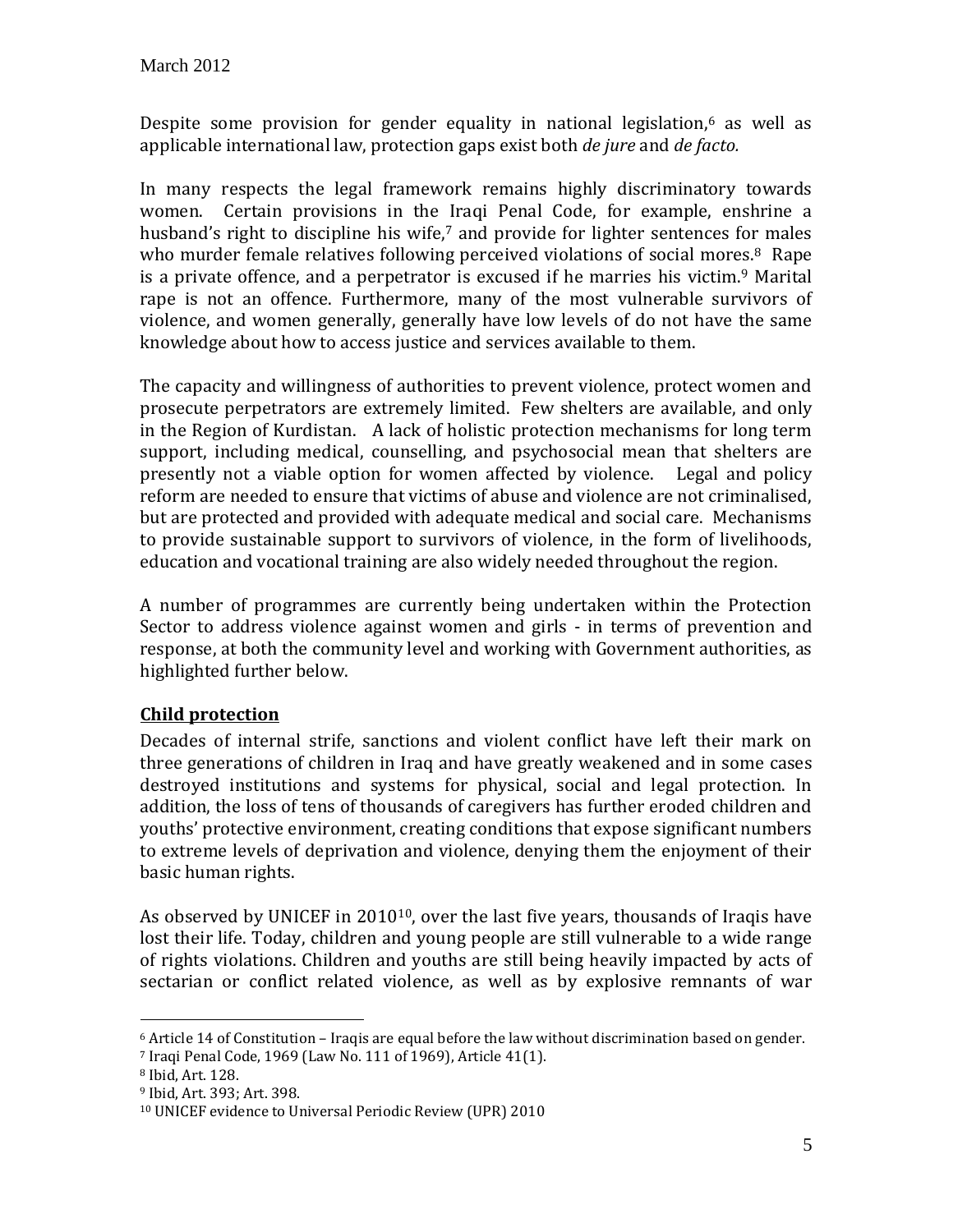(ERW). Armed operations keep on being conducted in civilian populated areas, including where children and youths congregate. According to the information received in 2011 by the Task Force monitoring and reporting violations committed against children in the context of the armed conflict (MRM), some 108 children have reportedly been killed, 265 injured. Children are paying a high price for the country's landmine and unexploded ordnance contamination $11$  and damage extends beyond physical harm as it also restricts children's ability to safely go to school, play and enjoy a happy childhood. The recruitment and use of children by a range of Iraq's non-state armed groups remains an issue of concern as well as the high number of children and youths abducted for ransom or other criminal intents. The treatment of children and young people in contact with the law is of concern with some 1,200 currently held in MoLSA run facilities and in an unknown number in adult facilities in condition below international standards.

In addition, access to basic services remains a key challenge, particularly for children already vulnerable such as those from displaced families living in informal settlements, children living in institutions or those with disabilities. Lack of adequate educational facilities, poor standards (quality) of teaching particularly, school non-attendance and drop-out are major concerns as well as poor access to quality primary health care. Education and medical facilities and personnel are furthermore also targeted by acts of violence. Child labor is still of concern with 7 per cent of children from 5 to 14 years reportedly working according to Iraq Multiple Indicator Cluster (MICS) 4 preliminary results<sup>12</sup>. Finally interpersonal violence is also thought to be prevalent. The Iraq Psychologists Association (IPA) reported an increase in aggression against children in Iraq from their own parents and MICS in 2006<sup>13</sup> found that 84% of children aged 2-14 had been subjected to at least one form of psychological or physical violence. Gender-based violence (GBV) affecting children and adults remain of great concern, particularly when it relates to early marriage, sexual abuse, exploitation, "honour killings"<sup>14</sup> or Female Genital Mutilation. Although marriage under 18 is prohibited, as is forced marriage, a judge may permit marriage of a person of 15 years.<sup>15</sup> Early marriages are performed through religious contract and are not recognised by law. Girls married under this system are vulnerable to further exploitation; children born to such marriages lack civil identification.

 $\overline{a}$ 

<sup>11</sup> Iraq has one of the world's largest problems of landmines, unexploded ordnance (UXO) and other explosive remnants of war (ERW) with a contamination of more than 2 million landmines/UXO and cluster bombs.

<sup>12</sup> Iraq National Youth and Adolescence Survey, COSIT (2009), available at [http://cosit.gov.iq/english/pdf/2010/youth\\_nys.pdf](http://cosit.gov.iq/english/pdf/2010/youth_nys.pdf)

<sup>13</sup> Multiple Indicator Cluster Survey 3, available at

[http://www.childinfo.org/files/MICS3\\_Iraq\\_FinalReport\\_2006\\_eng.pdf](http://www.childinfo.org/files/MICS3_Iraq_FinalReport_2006_eng.pdf)

<sup>14</sup> Human Rights Report (1 January – 30 June 2008), UN Assistance Mission in Iraq.

<sup>15</sup> Articles 7 – 9 Personal Status Code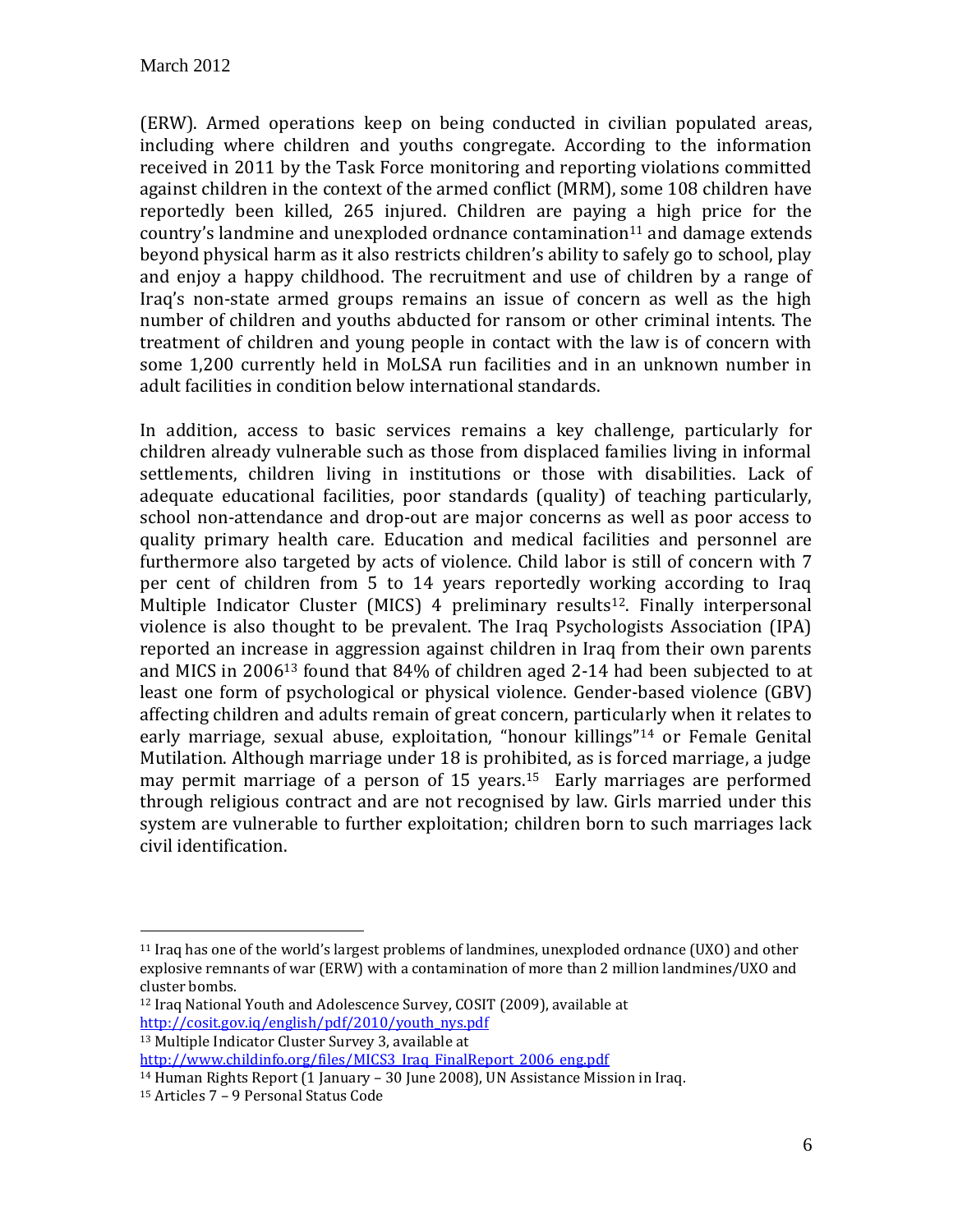Formal mechanism(s) for identifying children who are at risk of abuse, neglect, exploitation or who are already victims of violence are weak or non-existent in Iraq. While some services do exist, their lack of capacity, resources and the poor coordination between duty-bearers highlight the absence of and the need for a child protection system.

#### **Refugees / asylum seekers**

The GoI is not a signatory to the 1951 Convention relating to the Status of Refugees or its 1967 Protocol, and advocacy for accession remains a key protection priority. It is a priority as well that the GOI continues in its respect for the principle of *nonrefoulement* of all asylum seekers and refugees in its territory, pursuant to the Constitution of the Republic of Iraq and to continue in its efforts to develop a fair and efficient asylum processes in Iraq. The protection of refugees is governed by the 1971 Political Refugee Act, while a proposed Refugee Law remains a draft.

A total of 35,322 refugees (9,820 cases) are registered in Iraq, including Palestinians, Iranians, Turkish and Syrians.<sup>16</sup> Important steps have been taken by the GoI towards the protection of asylum seekers / refugees, including registration of all refugees in Central Iraq and in Makhmour Refugee Camp in Ninewa, and issuance with ID cards, thus enabling freedom of movement and access to employment, education and basic services. The GOI should continue the registration and providing ID cards to all refugees in Iraq.

For many refugees and despite a favourable legal framework, the protection environment remains challenging with refugees facing the same difficulties as Iraqis in terms of security, poor infrastructure and unemployment, and some refugee communities continue to face sporadic attacks, harassment, abuse and discrimination, which is significantly impacting on their ability to live a normal life..

Under the 2006 Iraqi Nationality Law, persons who have resided legally in Iraq for ten years or more may become eligible for Iraqi nationality. While some refugees have formerly availed themselves of the opportunity to acquire Iraqi nationality, or are in the process of doing so, many other refugees continue to face challenges to benefit from this law, while it could enhance their integration in the context of durable solutions. The Government of Iraq needs to consider making the opportunity available to all refugees eligible to the Iraqi nationality by the Iraqi Nationality Law

All three durable solutions may be considered for different groups, including third country resettlement for refugees with specific protection needs.

#### **Stateless persons**

 $\overline{a}$ 

<sup>&</sup>lt;sup>16</sup> In addition, UNHCR statistics record 4,295 asylum seekers in Iraq (1,495 cases) - as at end Feb 2012.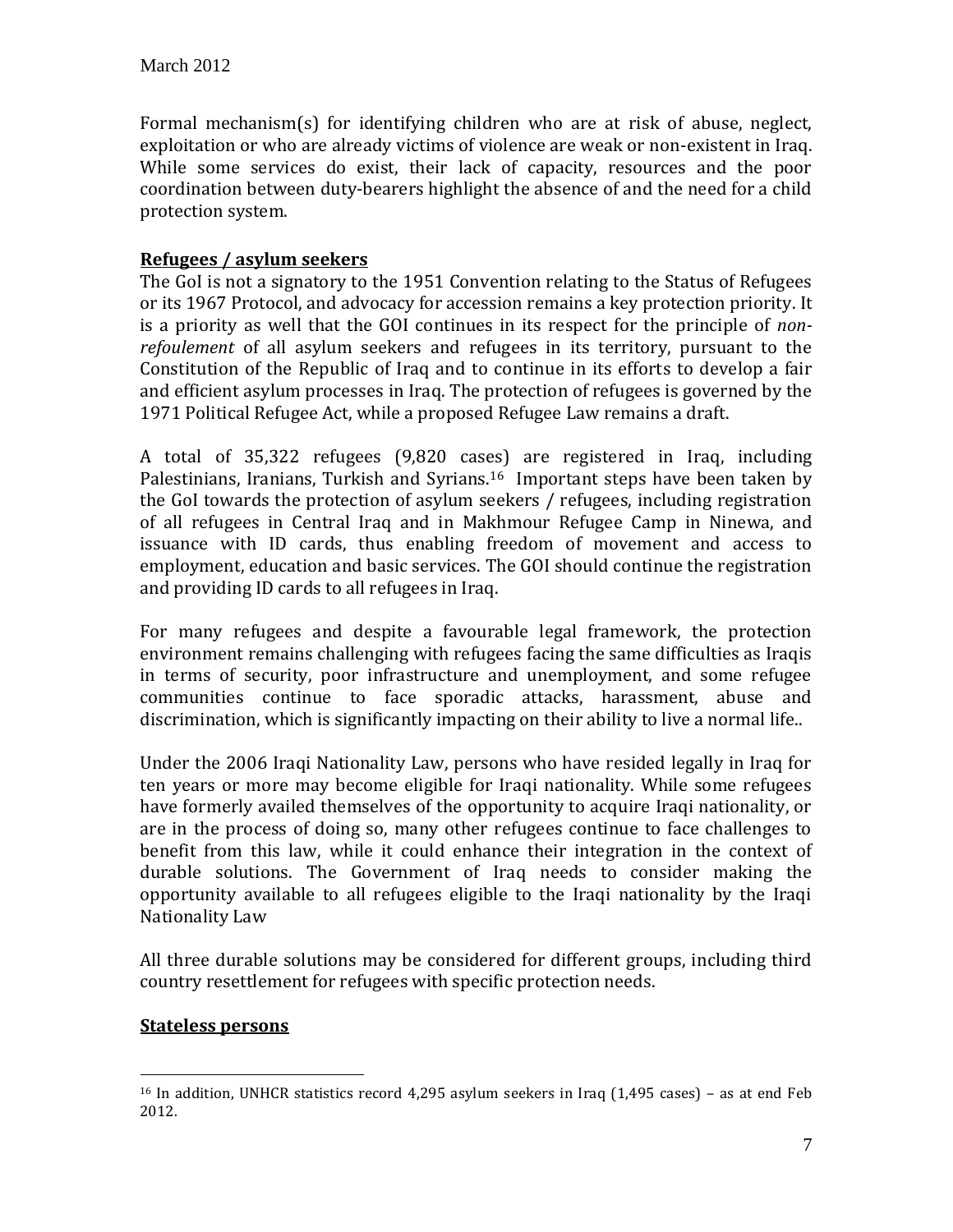Iraq hosts an estimated 120,000 stateless persons, mostly comprising Faili Kurds and Bidouns. While Iraq is not a signatory to the 1954 Convention Relating to the Status of Stateless Persons or the 1961 Convention on the Reduction of Statelessness it has produced the "Iraqi Nationality Law" (Law No. 26 of 2006) which contains provisions aimed to remedy and prevent statelessness. A key element of the law repeals the previous Government's Decree 666 which stripped a large number of Faili Kurds of their citizenship. As a direct result upward of 25,000 Faili Kurds are reported to have regained Iraqi citizenship. Through the PACs, UNHCR assist stateless persons to receive documentation and access administrative and legal institutions.

The last Iraqi census happened in 1987 under Saddam Hussein's regime and counted a total Iraqi population of 16 million. International organizations now put that number at around 30 million. The continued postponement of the census poses a serious and limiting factor in properly identifying the true number of stateless in Iraq. Plans to hold the census in 2007 were cancelled because of sectarian violence in the country at the time. Recent delays have been caused by less specific explanations. Political party representation, disputed territory matters and low prioritization are seen as the cause of on-going delays.

The advancement of rights and protection for the stateless in Iraq is constrained by the lack of clear data on the actual locations and numbers of people involved. Alternative means of reaching out into the stateless community have been experimented with in 2011. Through information sharing at the PACs/PARCs with stateless seeking assistance it has been hoped that more stateless would make them known to the UNHCR. However, many in these groups have not seen that there is a clear benefit to being identified pending improvement action on improving laws to their benefit.

While the "Iraqi Nationality Law" makes provisions to restore citizenship for the Fali Kurds who were stripped of their nationality under the former regime, it exclude the possibility of restoring or granting citizenship for the purposes of population prejudicial to demographic composition. More specifically, issues of statelessness that affect the balance in disputed territories will not be addressed.

Basic surveys in the field of statelessness have taken place showing that the socalled Bidoun "lit without nationality" who have been deported from Kuwait following the Iraq-Kuwait war have acquired the Iraqi nationality by the time of the former regime; they however keep referring to themselves as Bidouns in relation to their rights in Kuwait and with the aim to recovering their confiscated property. Faili Kurds returnees from Iran have also access to the Iraqi citizenship, a better cooperation with the GoI in conducting a large scale survey is needed for a better understanding, Security remains however a challenge to reach out to different locations where stateless are scattered especially in the desert of Anbar and the south.